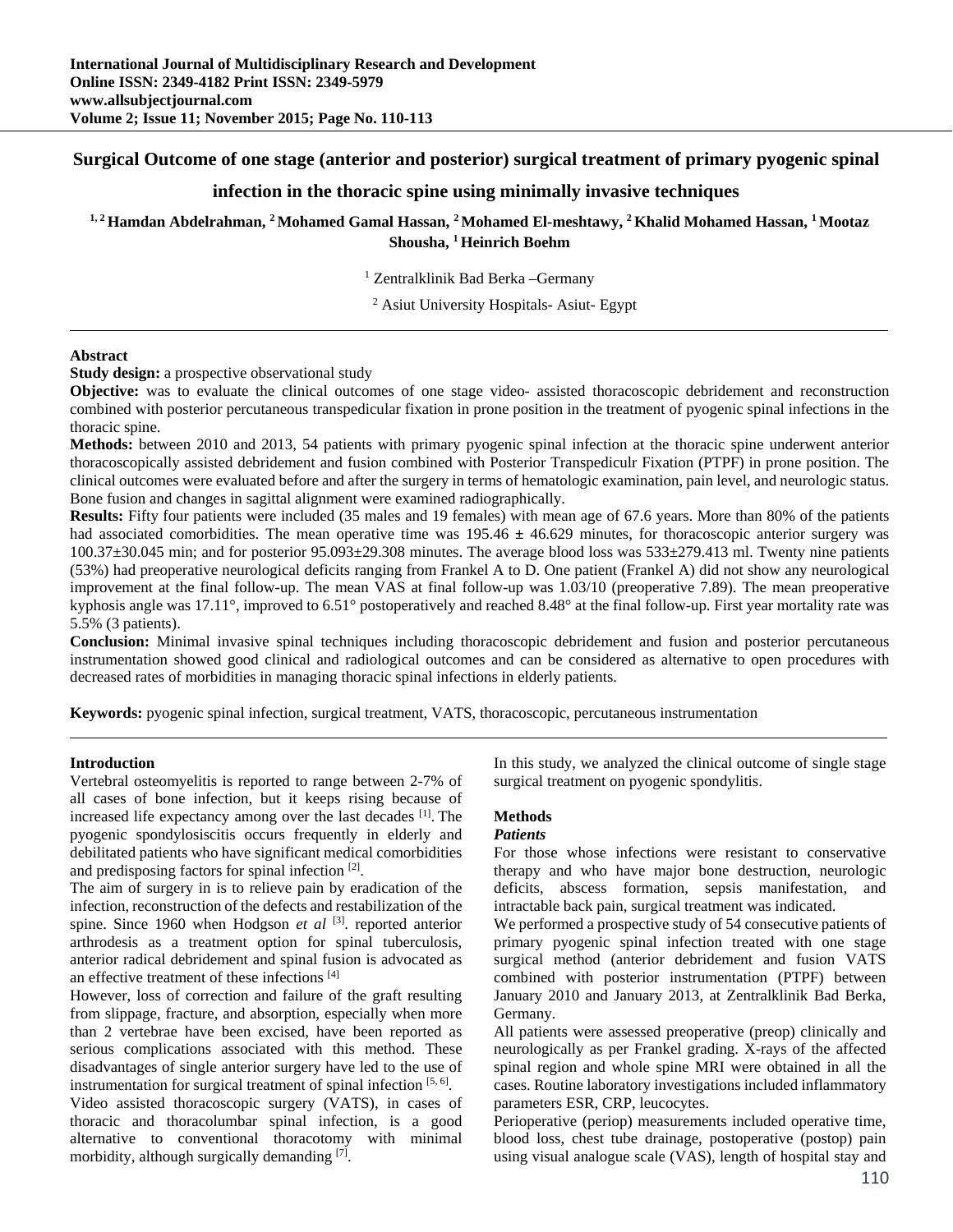complications. The clinical data were assessed postoperative and at the last follow up using subjective clinical results.

The study population consisted of 35 males and 19 females; average age was 67.6 years (range 43-85). The mean follow-up was 37.4 months (range 6 to 66.2).

### *Operative Procedure*

After general anesthesia the patient is turned in the prone position. For graft harvesting, the iliac crest should be accessible. Iliac bone graft is taken percutaneously in cases of interbody fusion or open technique in patients with large defects.

### *Thoracoscopic procedure*

The technique included two incisions: the first is about 2.5 cm mini-thoracotomy done in the mid-axillary line and the second is about 1 cm in the posterior axillary line for the 30° thoracoscope.

The aimed level is determined and checked radiographically. The prevertebral parietal pleura is incised and pealed using a blunt ball-tipped hooked dissector. Usually for lesions cranial to T9, the right side was approached and left side for levels below. For optimal placement of the retractor minimal disinsertion of the spinal attachment of diaphragm can be done to expose the segment  $L1/2$  [8, 9]. The segmental vessels can be identified, ligated and cut if necessary. A thorough debridement was performed to remove necrotic disc, sequestra, infected granulation tissue as well as abscess drainage if present under direct vision through the thoracoscope. Spinal canal decompression was done in 35 patients (65%). Interbody fusion cage sufficed in 46 patients (85%) and expandable one to bridge corpectomy defect was necessary in 8 patients. At the end of the operation, the pre-vertebral pleura is closed, the thoracic cavity is inspected and an intercostal tube is inserted. The percutaneous posterior instrumentation is then started after closure of the anterior approach under sterile conditions.

## **Posterior percutaneous instrumentation**

 Pedicle screws were placed under 2 image intensifiers. At the target pedicle, the skin is incised and the fascia is opened. Under image intensifier, a cannulated pedicle finder is inserted through the pedicle. Once the tip of the cannulated finder has been advanced into the vertebral body, the stylet of the finder is removed and replaced by a guide wire. The cannulated polyaxial screw is then inserted along the guide wire after removal of the pedicle finder. After insertion of all screws using the same technique, the position of them is checked using the C-arm in both anteroposterior and lateral views.

The extent of posterior instrumentation depends on bone quality of the patient, degree of preop deformity and the technique done anteriorly.

Then the rods are applied percutaneously through the incision for the uppermost screw of the instrumentation and tightened via the screw-extensions in corrective compression when needed. The incisions are then closed and adhesive strips are then applied.

### **Results**

More than 77 % of the patients (37 patients) had comorbidities, cardiac diseases in 28 and Diabetes Mellitus in 19 patients (35%). According to the American Society of Anesthesia (ASA) scoring system, 37 % of the patients had (ASA) score of III and IV. The mean presurgical interval of symptoms was 48.7 days (range 7 -120).

## *Invasiveness of the Procedures*

The mean total operative time was  $195.46 \pm 46.629$  min; for anterior surgery was 100.37±30.045 min; and for posterior 95.093±29.308 min. The mean total blood loss was 533±279.413 ml. There was significant time difference in cases with and those without spinal canal decompression (*p*-value of 0.011\*) and between blood loss in both group (*p*-value of  $0.000*$ ).

According to Huang classification of complications in thoracoscopic surgeries [10], periop complications occurred in 3 patients (5.5%). Grade III and IV complication not reported in any of our patients (Table 1)

**Table 1:** *Periop. Complications according to Huang classification and their management*

| Complication             | Grade | Number of<br>patients | <b>Management</b>                             |  |
|--------------------------|-------|-----------------------|-----------------------------------------------|--|
| Recurrent<br>Effusion    | Пa    |                       | Chest tube                                    |  |
| Subcutaneous<br>hematoma |       |                       | Drainage                                      |  |
| Sphincter<br>dysfunction |       |                       | Conservative<br>(improved within 2)<br>weeks) |  |

- The mean IMC-stay was  $5.65\pm3.470$  days. The chest tube was removed on average 4 days (range 3–6 days) after surgery.
- One patient was re-operated within the first three months (extension of percutaneous fixation) due to increased kyphosis due to adjacent osteoporotic fracture. Another patient had to be operated (the same technique from the other side) due to spondylodiscitis in adjacent segment within 13 months.

### **Laboratory Assessment**

-

Significant decrease in the level of inflammatory parameters (p- value 0.000\*)(Table 2).

| <b>Inflammatory parameter</b>   | Preop. | 2 weeks<br>postop. | <b>Last FU</b> |
|---------------------------------|--------|--------------------|----------------|
| $CRP$ ( <i>mg/dl</i> )          | 100.9  | 38.4               | 14.2           |
| $ESR$ ( $mm/hr$ )               | 82.6   | 66                 | 35.8           |
| Leucocyte count<br>$(x10^3/mm)$ | 9.8    | 8.9                | 7.4            |

**Table 2:** *Means of the prep. and postop. Inflammatory parameters*

Staph. aureus was the most common isolated organism in 24 patients (44%) and in 37% no organism could be isolated. The mean postop hospital stay was 17±5.525 days. The antibiotic therapy ranged between 1.5 and 3 months according to the course of inflammatory parameters.

### **Clinical outcomes**

Mortality rate in the first year was 5.5% (3 patients); 2 during the hospital stay (one due to sepsis and one due to cardiac infarct), one died after 6 months after discharge due to renal failure.

For subjective patient reported outcomes at the last follow up for 51 patients 94% of patients had satisfactory results i.e. good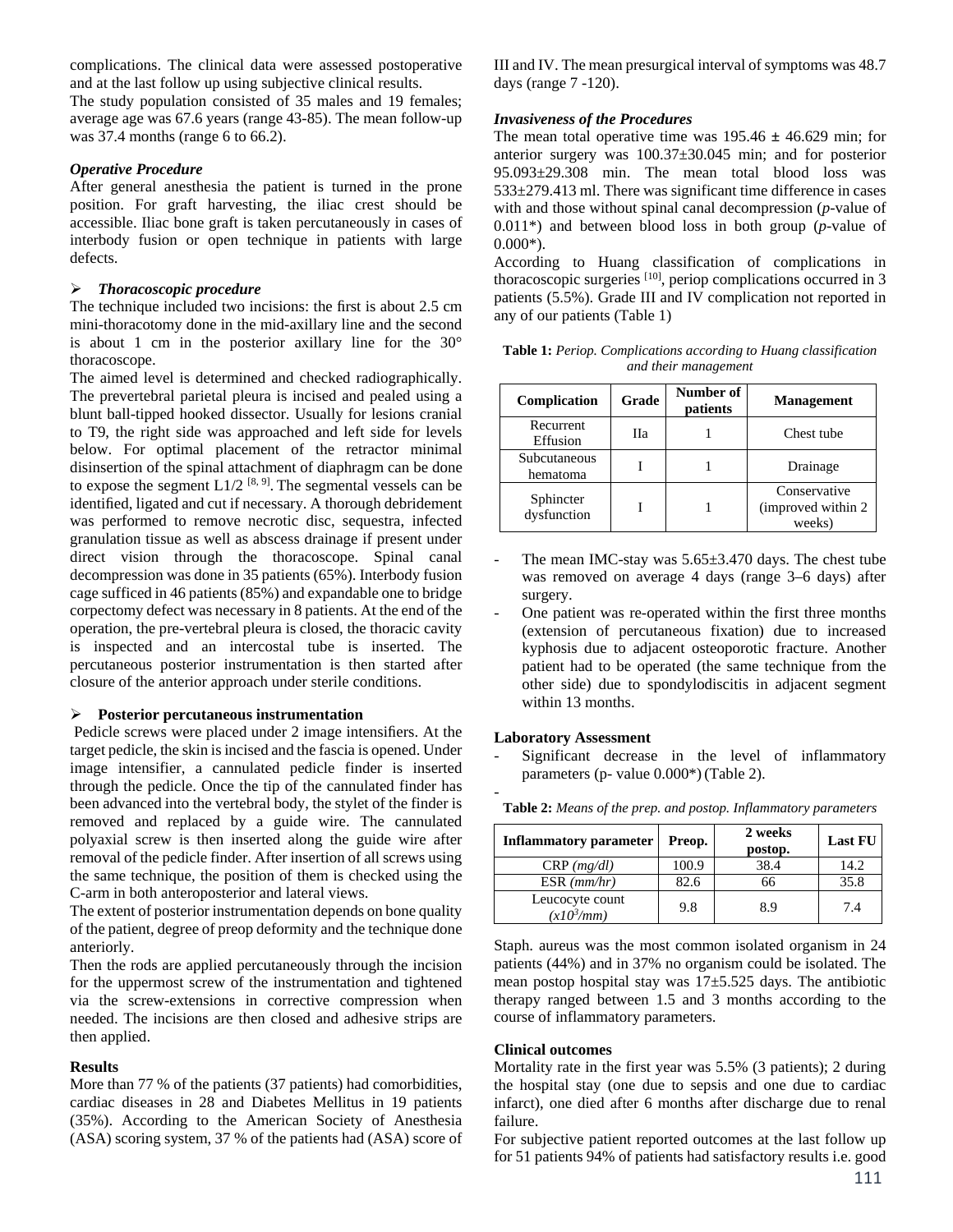or excellent result, excellent results were obtained in 29 patients, good in 19, fair in two patients. The mean VAS improved from 7.89 preop to 1.03 at the last follow up. Based on the Frankel grading, of patients who had neurological deficit (29), 86% (25 patients) improved at least one level.

#### **Radiological outcomes**

Mean preop Kyphotic angle was 17.11° improved to 6.51° postop and reached 8.48° at the last follow up (p-value 0.002\*). According to modified Brantigan– Steffee classification, no cases of instrumentation failure till the last follow up reached. Full bony fusion in the x-ray reached in the last follow up in 48 of 51 patients (94%).

## **Discussion**

With the advent of new diagnostic techniques, multiple-drug antimicrobial chemotherapy, and improvements in surgical techniques, the prognosis has improved dramatically in recent years [11]. The most widely accepted approach for surgical management of vertebral osteomyelitis combines an anterior debridement and autologenous bone grafting with posterior instrumentation stabilization performed in a single- or twostage procedure  $[12]$ . The primary goals of minimally invasive techniques focus on reducing the operative morbidity associated with classic open surgical techniques.

This prospective study was performed in 54 consecutive patients with primary pyogenic spinal infections at the thoracic level to determine the efficacy of previously reported surgical technique (VATS and PTPF). One of the most important observations of this study was that pain level decreased significantly after the first operation. This result reconfirmed one of the several principles of this procedure that the use of posterior instrumentation in the same procedure provides sufficient stability at unstable infected sites, and thus immediately helps to decrease pain and to secure bony fusion [13].

In addition, the neurologic deficits (25 of 29) were improved 86% in the patients of this study. Importantly, the unimproved 4 patients had incomplete neurological deficit except one with Frankel A who stayed unimproved till the last follow-up. The combination of pain relief and amelioration of neurologic deficits may have improved the daily activities of the patients described here.

The effects of surgical treatment for spinal infection and the amelioration seen on blood examination, including CRP, ESR and white blood count were reported elsewhere to be positively correlated [14]. In this study, significant improvement of the pain level was observed after each operation, the CRP level changed significantly after the operation. Although the immobilization effect achieved through application of posterior instrumentation in the first procedure was useful in suppressing infection at the anterior site in a preliminary study,  $[12]$  this effect was observed in this study where only pyogenic spinal infections were treated. A possible explanation for significant changes in the blood examination data is the intraoperative drainage of abscesses and radical debridement as well as the antibiotic treatment according to culture and sensitivity.

 The amount of blood loss during each surgery was relatively low in comparison with previous reports using conventional combined anterior and posterior one-stage operation for tuberculous spondylitis  $[15]$  and anterior instrumentation  $[16]$ 

Lin *et al* compared open versus percutaneous pedicle screew fixation in treating pyogenic spondylodiscitis [17]. They proved that percutaneous posterior instrumentation was asociated with significantly less intraop. blood loss, shorter operative time, and reduced postop. pain with no adverse effect on infection control [17]. These findings agree well with those obtained in this work, where the mean operative time for posterior instrumentation was 95 minutes and the amount of blood loss during instrumentation was negligeable.

In this work, two minimally invasive techniques; namely VATS for anterior debridement and reconstruction together with percutaneous instrumentaion for posterior stabilisation, were applied in order to offer the immunocompromised patients suffering from spondylodiscitis the advantages of both methods. Kaiser *et al* mentioned four prerequisits to accept a minimally invasive technique [18]. First, there should be no compromising of the surgical procedure if one wishes to proceed with less invasive approach; the indications for operation should be the same, and what is accomplished by the less invasive procedure should be equivalent to that achieved by the open procedure. Likewise, the incidence of complications should not differ significantly from that which result from from the analogous open procedure. These four criteria were fulfilled in the current study and in no case a shift for open surgery was necessary. Postop. VATS-related complications occurred in four patients. These were simply alterations from the ideal postoperative course resulting in no lasting disability and were classified as grade I and IIa according to Huang *et al*. Grade III and IV complications were not reported in any of the patients.



**Fig 1:** MRI sagittal Images of Spondylodiscitis Th11/12 a. T1 sequence b.T1 with contrast



**Fig 2:** AP and lateral radiographs one year postoperative